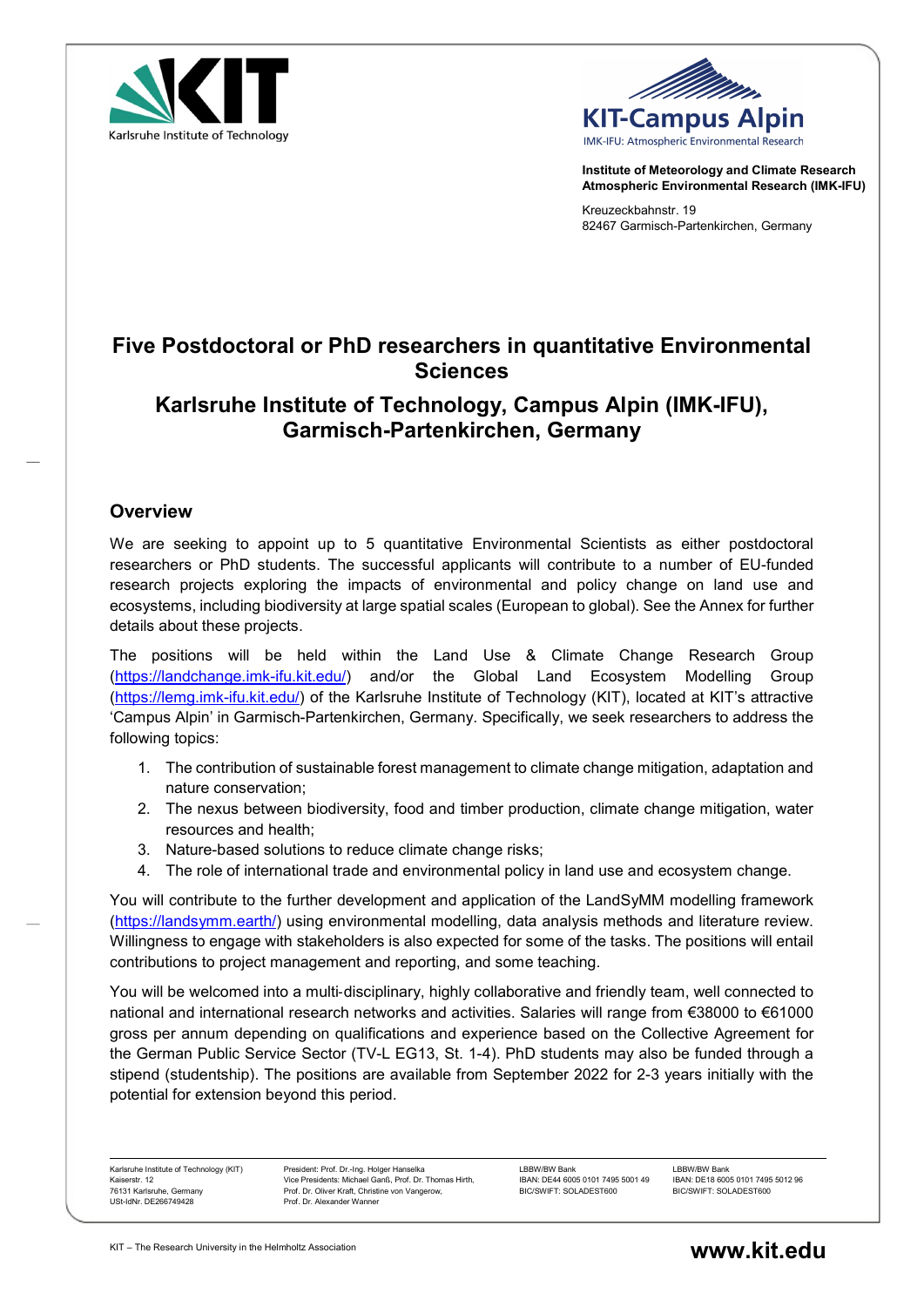You will have a PhD or Master's degree in a relevant discipline such as environmental sciences, geoecology, meteorology, geography, forest ecology, ecological economics, computational social sciences, mathematics and informatics. You will also have:

- 1) strong quantitative skills in environmental modelling and preferably computer programming experience (e.g., Fortran, C, C++, Java, Python);
- 2) and/or the analysis of large-scale datasets in the environmental sciences;
- 3) and/or experience with scenario analysis, environmental policy analysis, statistical analysis, and ecosystem assessment.

You will need to have proficiency in the English language, both spoken and in writing. Willingness to travel to interact with consortia partners is required. Further information can be obtained from Prof. Mark Rounsevell (mark.rounsevell@kit.edu) and Prof. Almut Arneth (almut.arneth@kit.edu).

## Applications

Applications should be sent by email to Sylvia Kratz (sylvia.kratz@kit.edu) by Friday 22 April 2022, quoting the reference, 5MRAA. Applications should be submitted within a single PDF document that includes your CV, publications list (with citations), a short (1-2 page) letter of motivation and contact details for 2 referees. The motivation letter should clearly state a) your skills and experience in quantitative environmental sciences b) whether you are applying for a postdoctoral or PhD position, and c) how your research interests relate to the topics given above and the project descriptions in the annex. Please also indicate where you heard about this job opportunity. Applications that are incomplete or do not address these criteria will not be considered.

Interviews will be held remotely between Tuesday 3 May and Thursday 5 May 2022.

KIT strives to achieve gender balance at all levels of employment. We therefore particularly encourage female candidates to apply for this position. With appropriate qualifications, applications from persons with handicaps are treated preferentially.